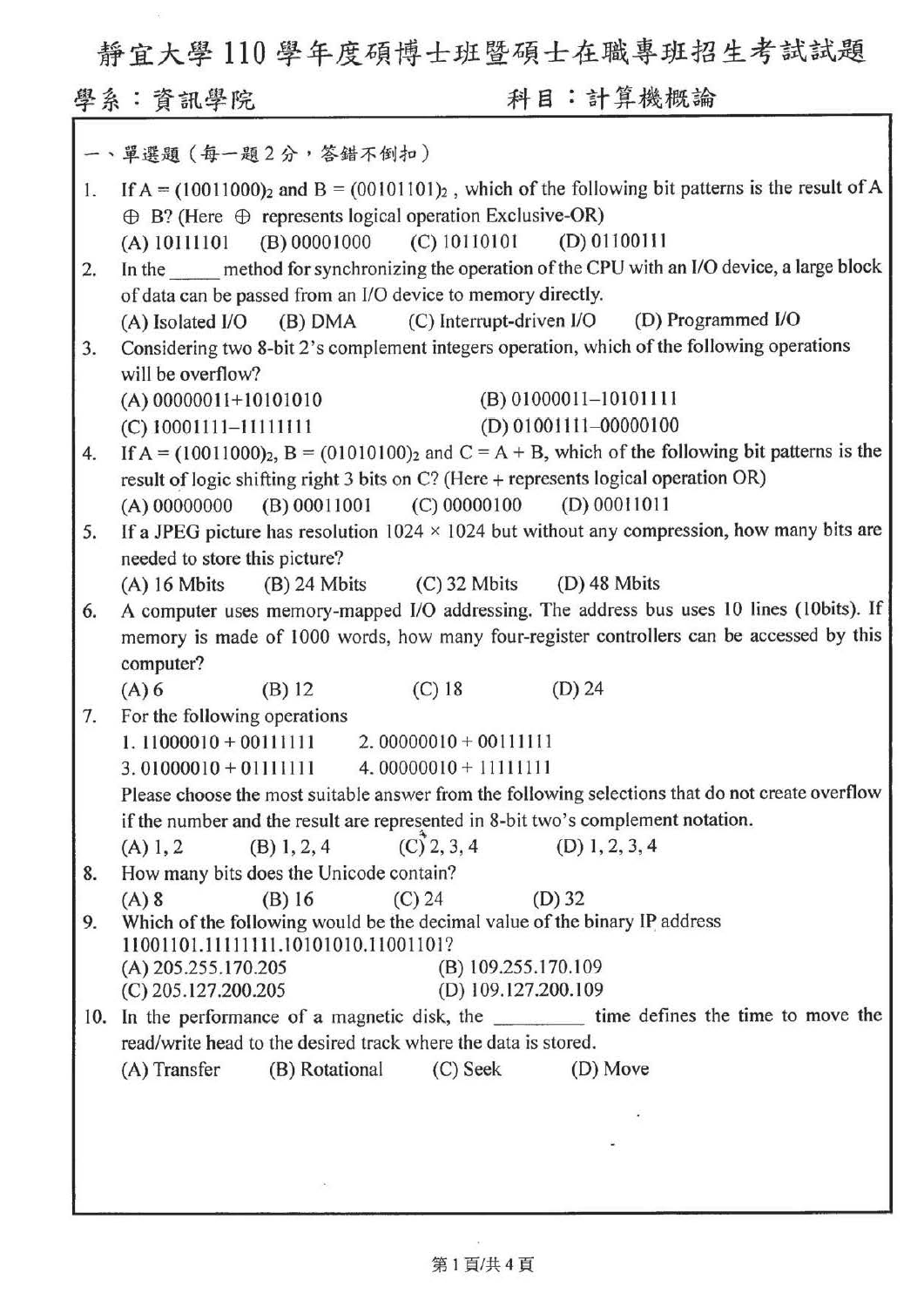靜宜大學110學年度碩博士班暨碩士在職專班招生考試試題

學系:資訊學院 科目:計算機概論

|     | 11. Which of the following features about UNIX is not adequate?                                   |
|-----|---------------------------------------------------------------------------------------------------|
|     | (A) UNIX is a single user, multiprocessing, portable operating system.                            |
|     | (B) UNIX is designed to facilitate programming, text processing, and communication.               |
|     | (C) UNIX is device-independent.                                                                   |
|     | (D) UNIX is written mostly in the C language.                                                     |
| 12. | A computer has 2GB of memory. Each word is 8 bytes. How many bits are needed to address           |
|     | each single word in memory?                                                                       |
|     | $(B)$ 26<br>(C) 28<br>$(D)$ 30<br>(A) 24                                                          |
|     | 13. The largest positive integer for 8-bit 2's complement representation is _______.              |
|     | $(A)$ 127<br>(B) 128<br>$(C)$ 255<br>$(D)$ 256                                                    |
|     | 14. The data in __________ is erased if the computer is powered down.                             |
|     | (A) RAM (B) ROM (C) A Tape Drive (D) A CD-ROM                                                     |
|     |                                                                                                   |
|     | (A) NOT<br>(B) XOR<br>$(C)$ left-shift $(D)$ right-shift                                          |
|     | 16. Given a sorted list with 1000000 numbers, by use of binary search, at most k comparisons are  |
|     | needed to find a target. Which one of the following numbers is closest to k?                      |
|     | $(A) 10$ $(B) 5000$ $(C) 30$ $(D) 20$                                                             |
|     | 17. What kind of system is expected to do a task within a specific time constraint?               |
|     | (A) batch (B) real-time (C) personal (D) email                                                    |
| 18. | is a concept of memory management, which implies demand paging, demand                            |
|     | segmentation, or both, allows part of the program to reside in the main memory and part of it to  |
|     | reside in the disk.                                                                               |
|     | (A) virtual memory (B) monoprogramming (C) multiprogramming (D) multitasking                      |
|     | 19. Which of the following devices makes the communication of network layer of the TCP/IP         |
|     | protocol suite?                                                                                   |
|     | (A) Ethernet card (B) LAN switch (C) Router<br>(D) Modem                                          |
|     | 20. A process in the ready state goes to the running state when ______.                           |
|     | (A) It enters memory<br>(B) It requires I/O                                                       |
|     | (C) It gets access to the CPU<br>(D) It finishes running                                          |
|     | 21. A stack is a _____ data structure.                                                            |
|     | (A) LIFO<br>(B) LILO<br>$(C)$ FOFI<br>(D) FIFO                                                    |
| 22. | Which of the following descriptions about trees is correct?                                       |
|     | (A) A tree is a binary tree. (B) The sibling nodes in a tree have a common child.                 |
|     | (C)Each node in a tree has one subtree at least. (D) There is a unique path between any two nodes |
|     | in a tree.                                                                                        |

## 第2頁/共4頁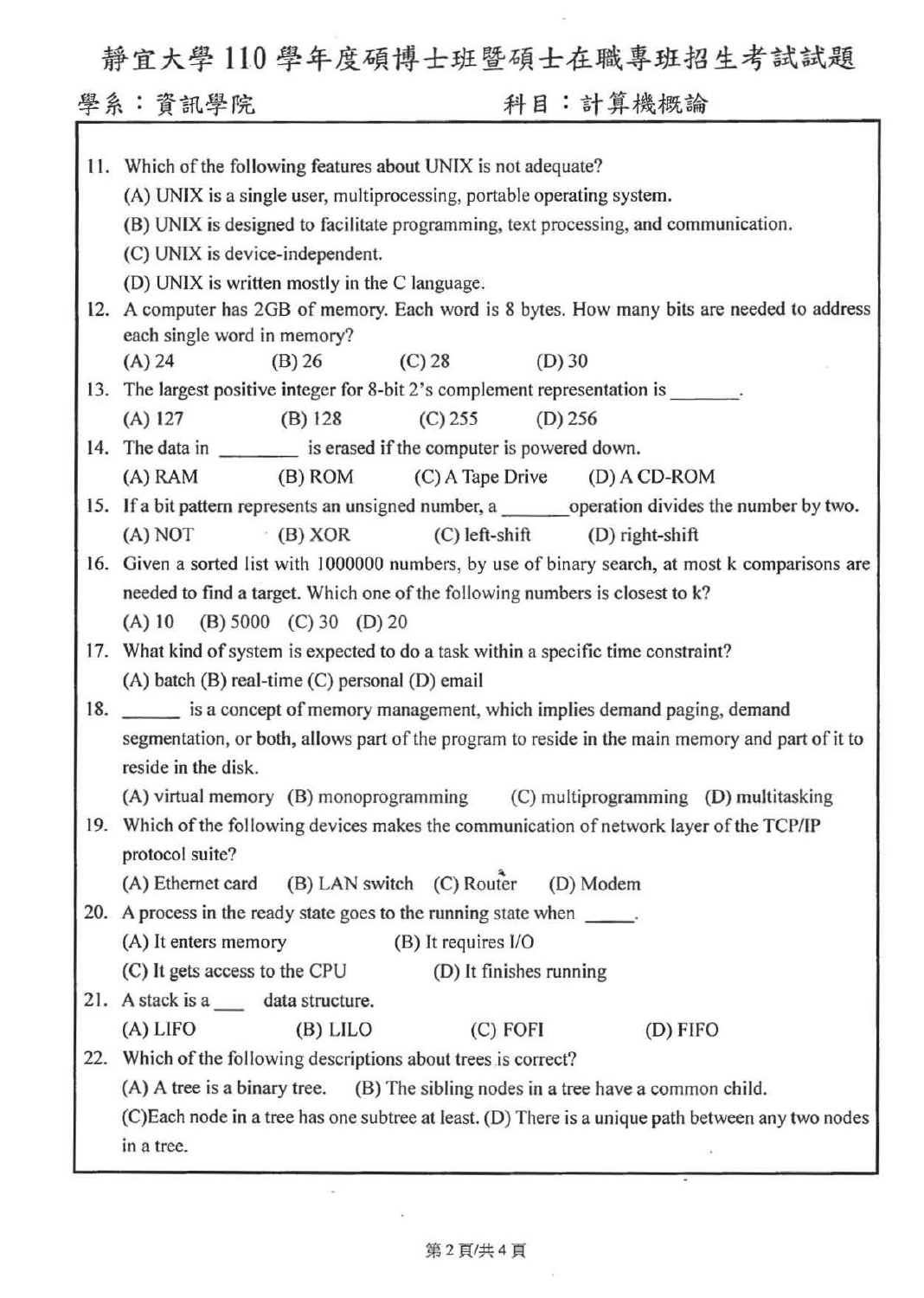靜宜大學 <sup>110</sup> 學年度碩博士班暨碩士在職專班招生考試試題

٦

| 23. | Which of the following is the largest number of comparisons to elements for the sequential search           |  |
|-----|-------------------------------------------------------------------------------------------------------------|--|
|     | algorithm in a list of 64 elements?                                                                         |  |
|     | $(D)$ 65<br>(A) 62<br>(B) 63<br>$(C)$ 64                                                                    |  |
|     | 24. Which of following data structure is suitable for frequent insertions and deletions?                    |  |
|     | $(A)$ 1D-array<br>(B) record<br>(C) linked list<br>(D) 2D-array                                             |  |
| 25. | About traversing a linked list, when the last node has been processed, the walking pointer                  |  |
|     | becomes _____ and the loop terminates.                                                                      |  |
|     | $(A)$ 0<br>$(B) -1$ (C) FFFF<br>$(D)$ null                                                                  |  |
|     | 26. If A is the first data element input into a queue, followed by B, C, and D, then _______ is the         |  |
|     | first element to be removed.                                                                                |  |
|     | $(B)$ B<br>$(C)$ C<br>$(A)$ A<br>(D)D                                                                       |  |
| 27. | Which of the following would be a standard used at the Data Link layer of the Internet or OSI               |  |
|     | model? (A) IP (B) TCP (C) HTTP (D) Ethernet                                                                 |  |
| 28. | What is the first step in the bootstrap process?                                                            |  |
|     | (A) Application program runs. (B) Operating system runs.                                                    |  |
|     | (C) Bootstrap program runs. (D) Operating system is loaded.                                                 |  |
| 29. | Which of the following items can be an instruction of an algorithm by formal definition?                    |  |
|     | (A) If the score is greater than 90, then set grade to 'A'.                                                 |  |
|     | (B) If two vehicles are too close, then automatically break the vehicle.                                    |  |
|     | (C) If the price is greater than NT\$1000, then set price to be reasonable.                                 |  |
|     | (D) If the product's price is too high on the market, then set price to 0.7*price.                          |  |
| 30. | On the WWW, every web page, which is a file, has a unique address. The name of this address is              |  |
|     | $(A)$ SMTP $(B)$ URL $(C)$ IP $(D)$ POP                                                                     |  |
|     |                                                                                                             |  |
|     | 二、填充題 (每一空格2分。請注意:4專有名詞部分請一律用原文全名回答才計分)                                                                     |  |
| 1.  | Convert the number 1011110.01 in binary into the number in octal:                                           |  |
| 2.  | An audio signal is sampled 44,100 times per second. Each sample is represented by 65536                     |  |
|     | different levels. How many bits per second are needed to represent this signal?                             |  |
| 3.  | Using a technology called _______, the control unit can do two or three of the phases (fetch,               |  |
|     | decode, and execute) simultaneously, the next instruction can start before the pervious one is<br>finished. |  |
| 4.  | If $A = (11011101)_2$ and A XOR mask = 01011011, what is the mask should be?                                |  |
| 5.  | The largest positive integer for 16-bit 2's complement representation is                                    |  |
| 6.  | In IPv6 (IP version 6), how many bits are used to represent an IP address?                                  |  |
| 7.  | What is the state of a process in the following situation? The process has finished output and              |  |
|     | needs the service of the CPU again.                                                                         |  |
|     |                                                                                                             |  |